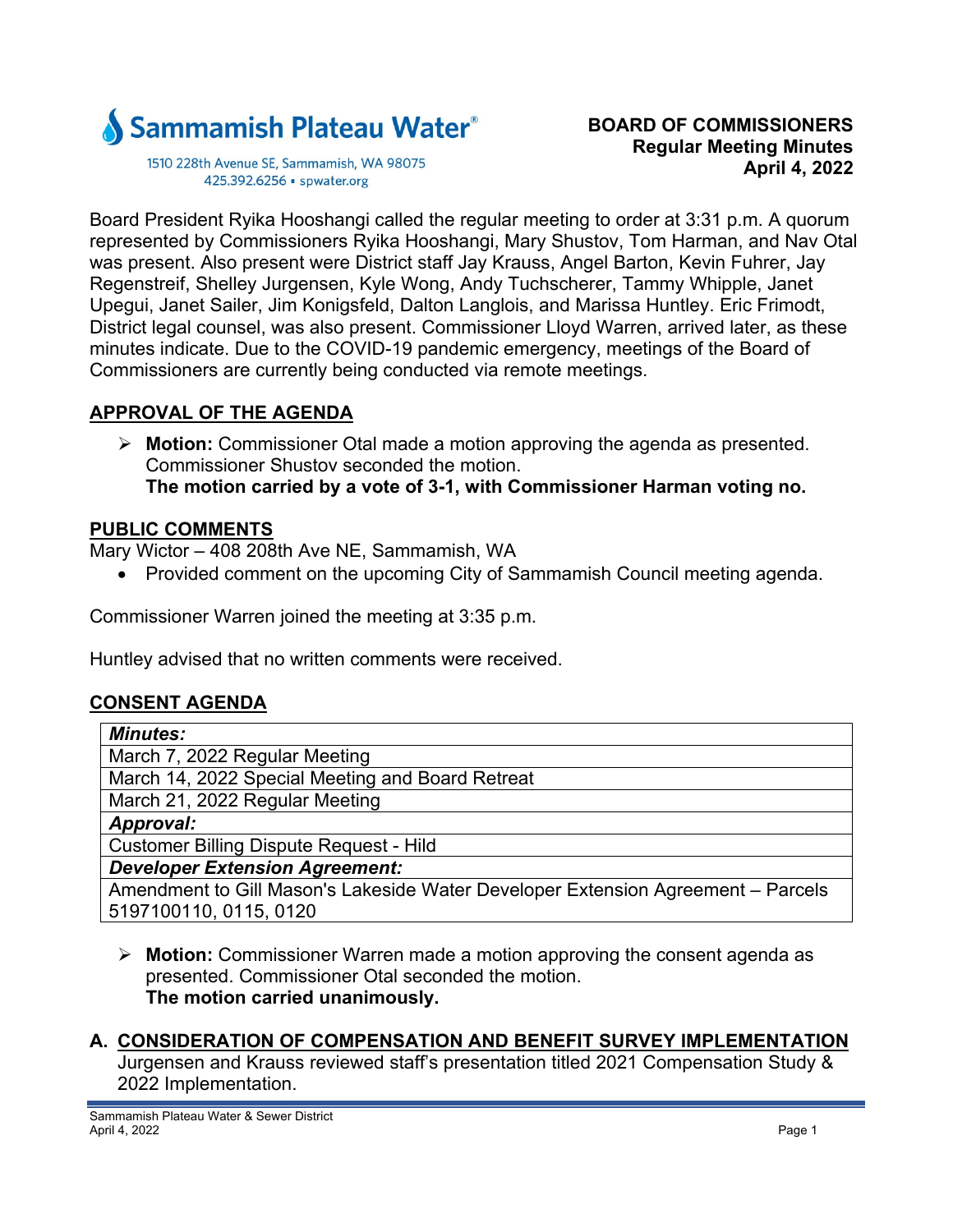Shustov requested that District staff review a more incremental approach to the vacation accrual rate than the suggested rate.

Warren requested that the language regarding the proposed increase to the housing and transportation allowance clearly state that the stipend increase only applies to those staff whose positions require a daily office presence rather than those who will be allowed to work remotely but may choose to come in more often. Staff being allowed to work remotely will see no increase in the stipend.

 **Motion:** Commissioner Warren made a motion to support District staff's recommendations to implement the 2021 Compensation Study, in addition to the Board's input regarding vacation accrual and the housing and transportation allowance. Commissioner Shustov seconded the motion. **The motion carried unanimously.** 

There was Board consensus for Shustov to work with Jurgensen on the vacation accrual option.

**B. CONSIDERATION OF SNO-KING WATER DISTRICT COALITION MEMBERSHIP** 

Harman requested approval to pay the 2022 membership dues invoice for Sno-King Water District Coalition (Sno-King). Harman explained that Sno-King intends to discuss the future of the group in June of this year, so Harman recommended that the Board continue with the group until such discussion occurs. Harman advised that Joren Clowers, lobbyist for Sno-King, would like to speak to the Board regarding the group as well.

 **Motion:** Commissioner Warren made a motion approving payment of the 2022 membership dues invoice for Sno-King and that any invoice beyond the 2022 dues would require Board approval. In addition, he requested a meeting with Sno-King's lobbyist in June of 2022. Commissioner Otal seconded the motion. Shustov inquired what the amount of the invoice is and Huntley advised that the invoice is \$4,400.00.

**The motion carried unanimously.** 

# **C. WASWD VOLUNTEERS/APPOINTMENTS**

Hooshangi advised that Judi Gladstone, Washington Association of Sewer and Water Districts (WASWD) Executive Director, had contacted her about some District Commissioners and staff interested in being appointed to the Growth Management Planning Council (GMPC) and the Investment Pool Advisory Committee (IPAC) and explained that Board approval is required to be appointed.

 **Motion:** Commissioner Warren made a motion stating that any District elected official or staff member appointed to the GMPC or IPAC would be endorsed by the Board. Commissioner Shustov seconded the motion. **The motion carried unanimously.**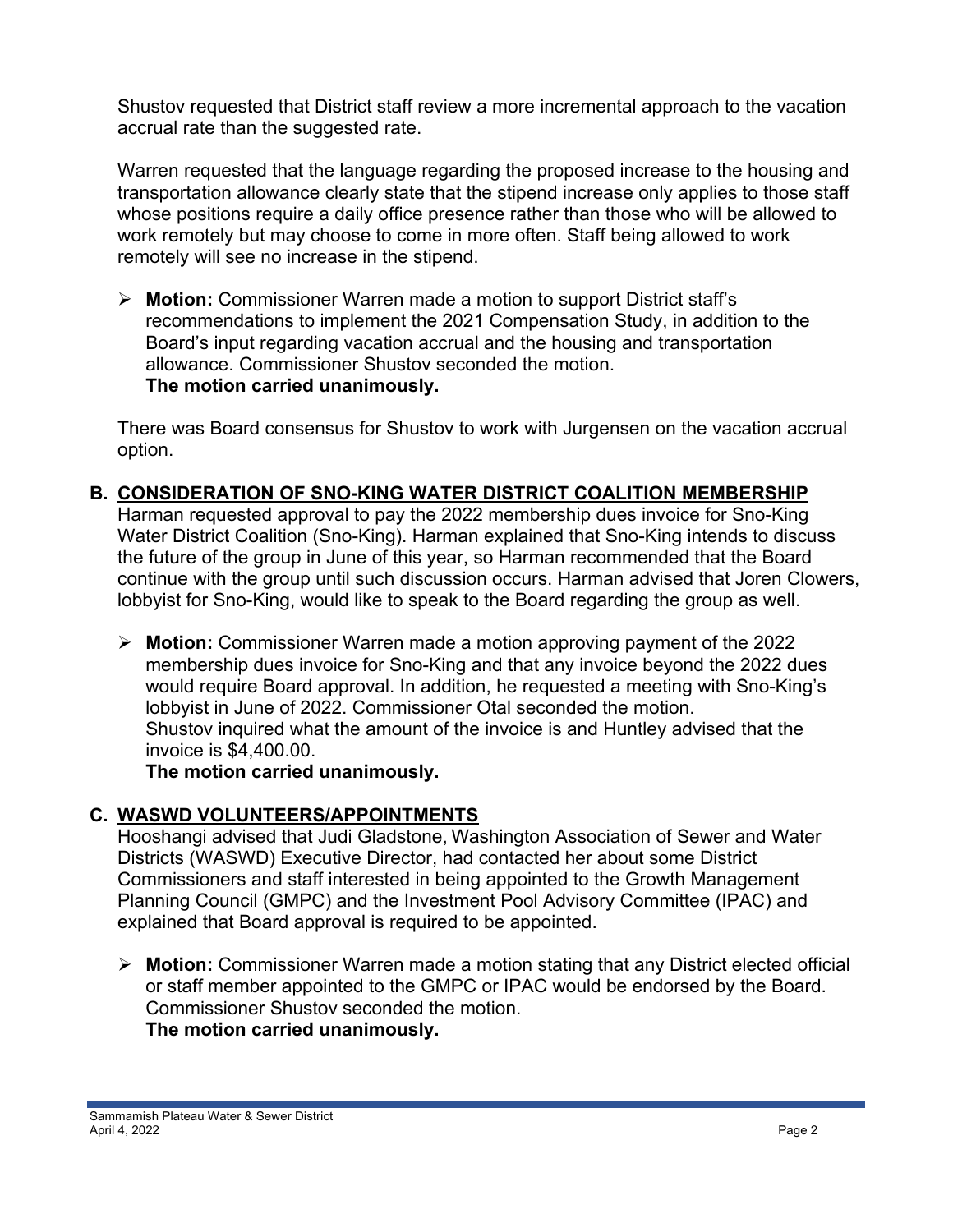# **D. EXECUTIVE SESSION: POTENTIAL LITIGATION – RCW 42.30.110(1)(i)**

Commissioner Hooshangi requested an executive session to discuss potential litigation. Commissioner Hooshangi then convened an executive session at 4:48 p.m. on that basis. Before convening the executive session, Commissioner Hooshangi advised that the executive session would conclude at approximately 5:08 p.m. The Commissioners, Krauss, Regenstreif, and Frimodt then attended the executive session. The executive session was subsequently extended two additional times to 5:13 p.m. and 5:18 p.m., for each of which Huntley announced, in the remote public meeting, that the executive session was being extended. The executive session concluded at 5:18 p.m., and the open public meeting reconvened.

# **ATTORNEY/MANAGER/COMMISSIONER REPORTS**

#### *Attorney*

- Advised that there still has been no amendment to Proclamation 20-28 relating to waivers of the Open Public Meetings Act (OPMA) or COVID emergency. This being the case, the District is currently required to continue to hold remote meetings with an in-person component.
- Reported that a House Bill, HB1329, recently passed which revised the OPMA. Frimodt summarized the changes and advised that he will work with District staff to ensure that appropriate changes are implemented.

#### *General Manager*

• Provided an update on District staff's efforts to secure funding for the Well 9 PFAS Treatment Plant. Krauss advised that the District has secured \$1.585 million through appropriations from the 2022 Community Project Funding initiative through Representative Schrier. In response, Representative Schrier is planning a media event at the District's office next week. Krauss advised that, once details are finalized, that information will be shared with the Board. Krauss then reported an additional round of appropriations are now open for 2023 and District staff are working on submittals to Representative Schrier and Senators Cantwell and Murray.

#### *Commissioners*

# *Commissioner Harman*

 Advised that he will be attending WASWD's Spring Conference and the Section IV meeting this week.

# *Commissioner Warren*

- Advised that there is a Regional Water Quality Committee meeting on Wednesday.
- Advised that he has been working with District staff on revising the PFAS policy statement and that a draft policy is expected to be brought to the Board for consideration later this month.

# *Commissioner Shustov*

 Reported on her attendance at a recent Metropolitan Water Pollution Abatement Advisory Committee (MWPAAC) meeting and MWPAAC's Wastewater Treatment Division rate recommendation letter to King County Executive, Dow Constantine.